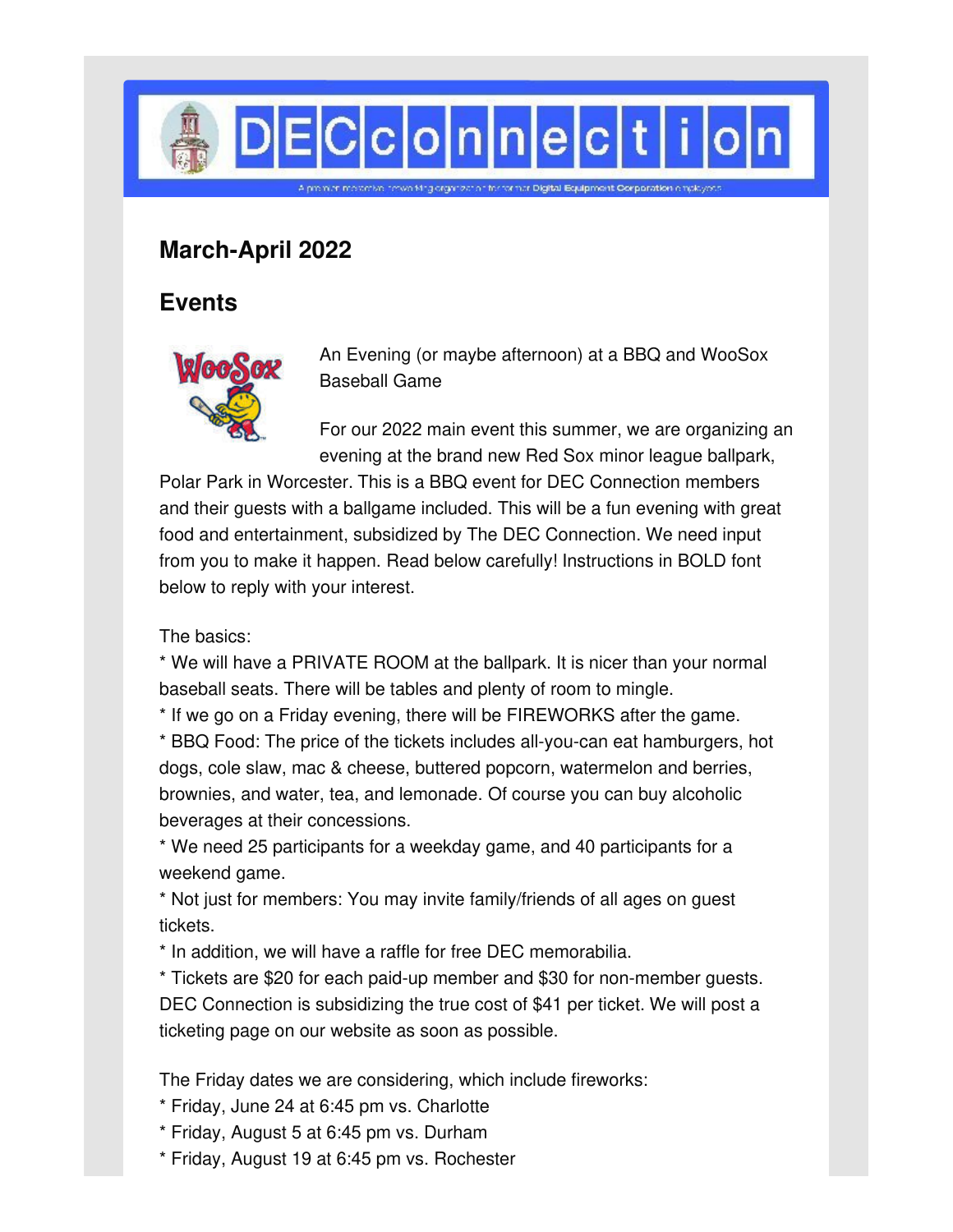If we get over 40 people interested we can consider Sunday afternoon games (no fireworks):

- \* Sunday, June 26 at 1:05 pm vs. Charlotte
- \* Sunday, August 7 at 1:05 pm vs. Durham
- \* Sunday, August 21 1:05 pm vs. Rochester

#### **If you're interested in participating, please REPLY immediately to info@decconnection.org with the following responses:**

1. Do you prefer a Friday evening or a Sunday afternoon game? (Sunday will only be possible if more than 40 people want to attend.)

2. List your choices for dates in each category ranked by preference, for example:

a. for Friday, I vote for Aug 5 first, Aug 19 second, June 24 third

b. for Sunday, I vote for Aug 7 first and Aug 21 second, no third

1. Your name, email, phone #, and # of tickets you will purchase.

**Thanks for your TIMELY (immediate) response. We need to purchase and then resell the tickets quickly as Polar Park says the private rooms are going fast. We will buy the tix based on your replies and then put up our webpage for your purchases of subsidized tickets by April 10. If you're a paid-up member you can buy a \$20 ticket for yourself, and \$30 tickets for your guests. Each group must include at least 1 paid-up member so join DEC [Connection](http://www.decconnection.org/join-online.htm) here if you haven't joined and want to participate.**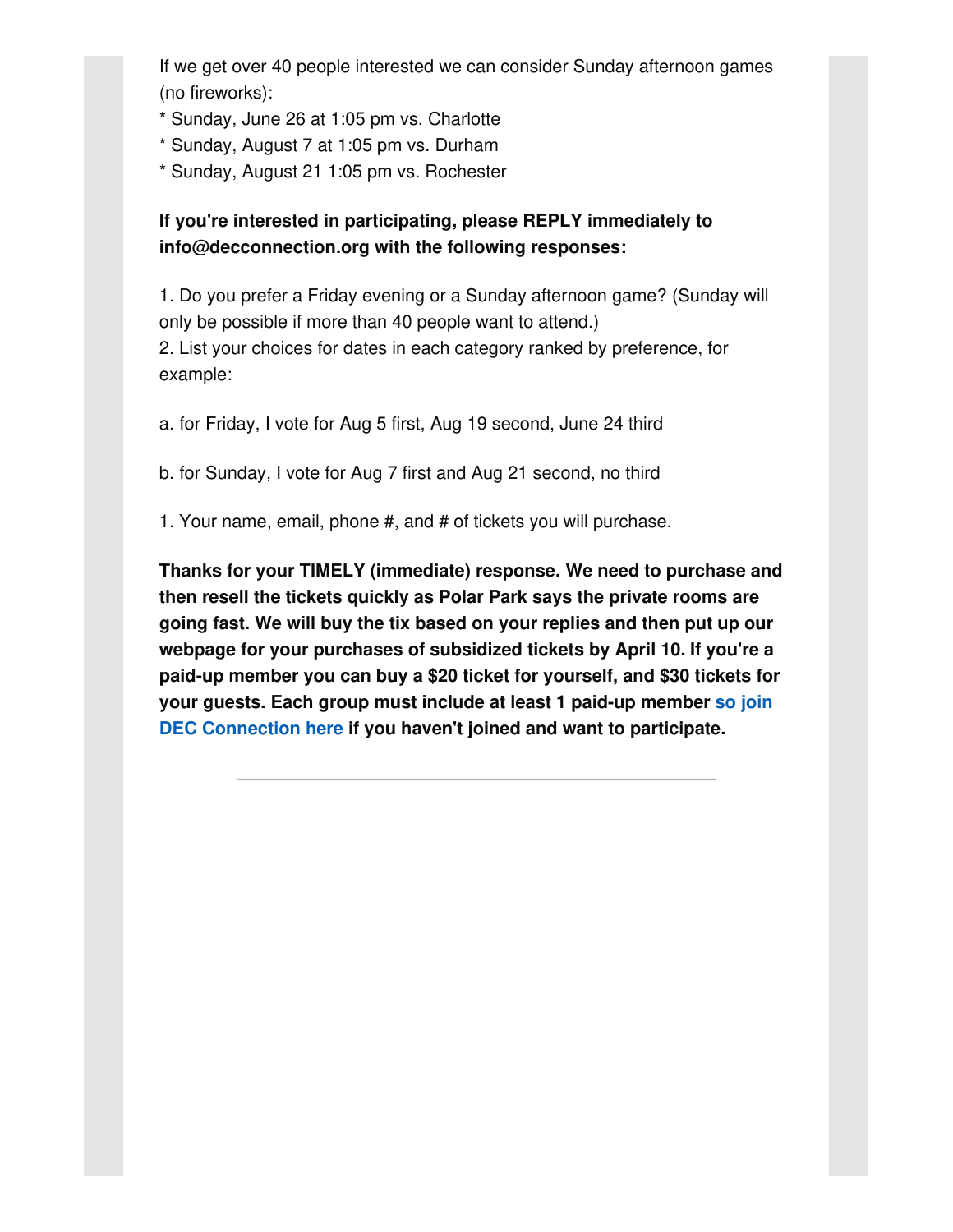

On February 19, Bob Anundson, a DEC Connection member from Washington state, delivered our first Zoom DEC Tech Talk to an appreciative audience. Bob had proposed that we organize short presentations about Digital products, engineering culture, etc. with discussion time afterwards. He spoke of his Maynard experiences in Product Marketing using the PDP-11/10, 11/40, RK05, VT50/VT52, and software licensing as examples between 1969-

1975, in the context of Digital culture. His [presentation](http://decconnection.org/techtalks.htm) video is posted here. Bob also wrote up this background for the Maynard Library Digital collection. Link [here.](http://www.decconnection.org/articles/BobAnundson-Digitalexperience-Dec2021.pdf)

To sign up to deliver a DEC Tech Talk, please email info@decconnection.org with your name and a bit about your Digital background and what you'd like to present.

## **Digital and the Industry**

Recently we received a few old PDP and tech photographs to share with you. Here's a small version of one of the photos, with a link to a website pdf [documentfor](http://www.decconnection.org/articles/DaveGrainger-TomStranko-oldPDPphotos.pdf) the larger images. Thanks to Tom Stranko and Dave Grainger Sr. for sending these in.



And, Steve Gray sent in a Maynard [DIGITAL](http://www.decconnection.org/articles/MaynardDigitalThisWeek-17December1979.pdf) THIS WEEK issue from 1979. Another blast from the past!

### **DEC Connection Member News**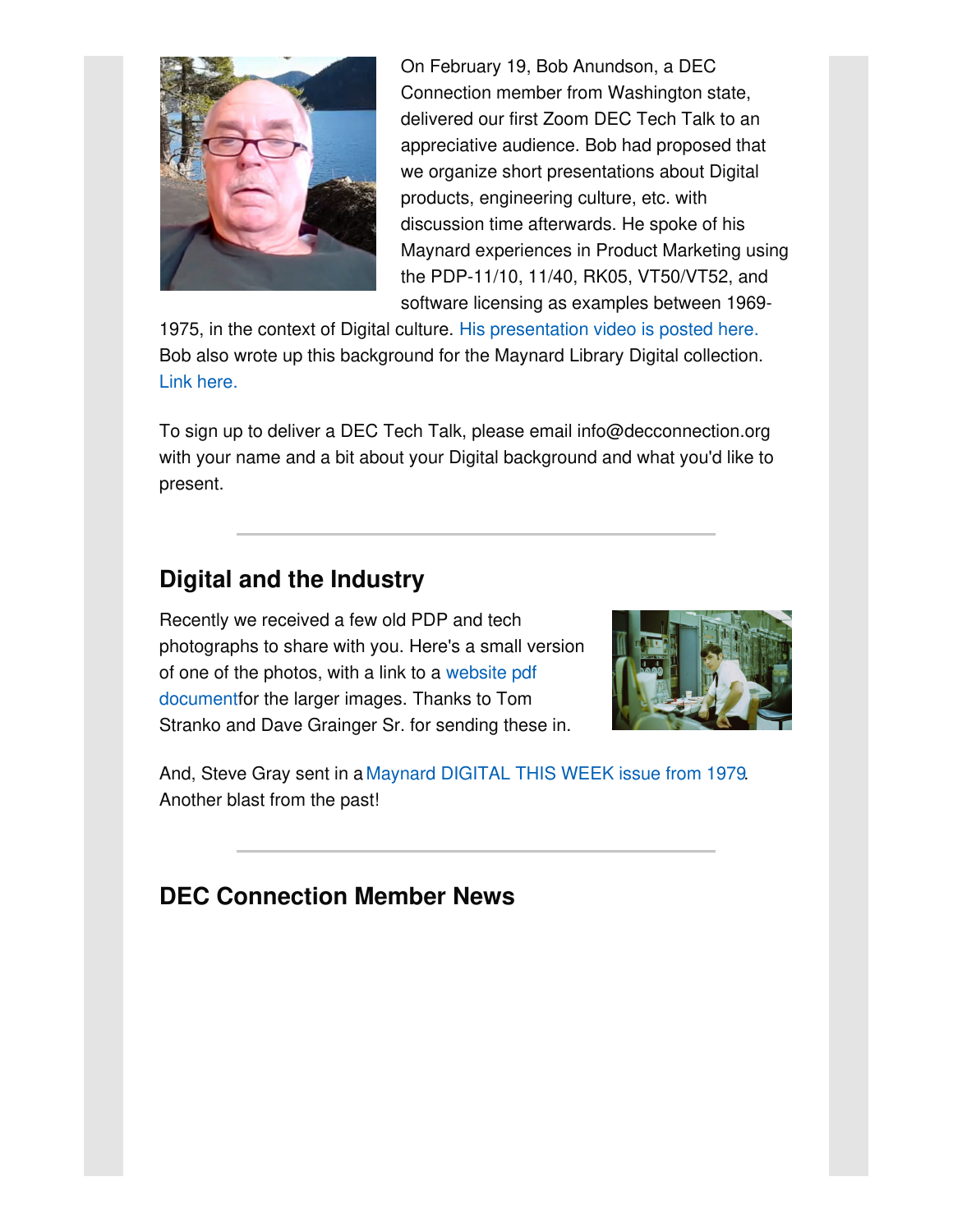Welcome to our new and renewing members during February and March: Carolyn Baker (MD), Ron Brender (IN), Dave Chen (CO), Galen Davis (AZ), Ken Fine (TX), Robert Freitas (VT), Karl Glock (MD), Les Goldman (FL), Tim Horgan (MA), Ray Humphrey (FL), Joe LaRose (MA), Aline Migrants (MA), Jack Moore (MA), Bob Morrison (MA), Mary Anne North (MA), Richard Provencher (NC), Jack Richardson (MA), Claire Robinson (MA), Mark Sanesi (CA), Ava Schutzman (FL), Roger Scott (VA), Richard Seltzer (CT), David Siembieda (IL), Mark Silverberg (MA), Evie Stern (CT), George Stobie (MD), Tom Tyson (NC), Ken Vonasek (MA), Barbara Weinstein (MA), Bob Welzel (NJ), Ande Wertheim (MA), and Mark Yanow (MA).



Please RENEW your membership if you're due members check the Member Service Center (instructions below). Other readers, if you are enjoying our e-newsletters please consider joining and sending in a brief update on your activities for our newsletter. Here is how to join

or renew:

#### **Membership Renewal Procedure**

\* Click link to see if your membership is current in our [Member](http://www.decconnection.org/msclogin.php) Service Center and pay online with a credit card. If you have paid dues since 2010 you will be there - use the email address we have on file - no leading or trailing spaces email ava@decconnection.org for help.

\* You can also join us (or renew) at Join the DEC [Connection](http://www.decconnection.org/join-online.htm) online!

\* You can send personal checks made out to DEC Connection to Nancy Kilty, 33 Forest St. Unit 416, Lexington MA 02421.

\* If you prefer to use your PayPal account directly (not via our website), use our payment address: registrations@decconnection.org - do NOT use any Board member's personal email address.

# **DEC Connection Member NewsBytes**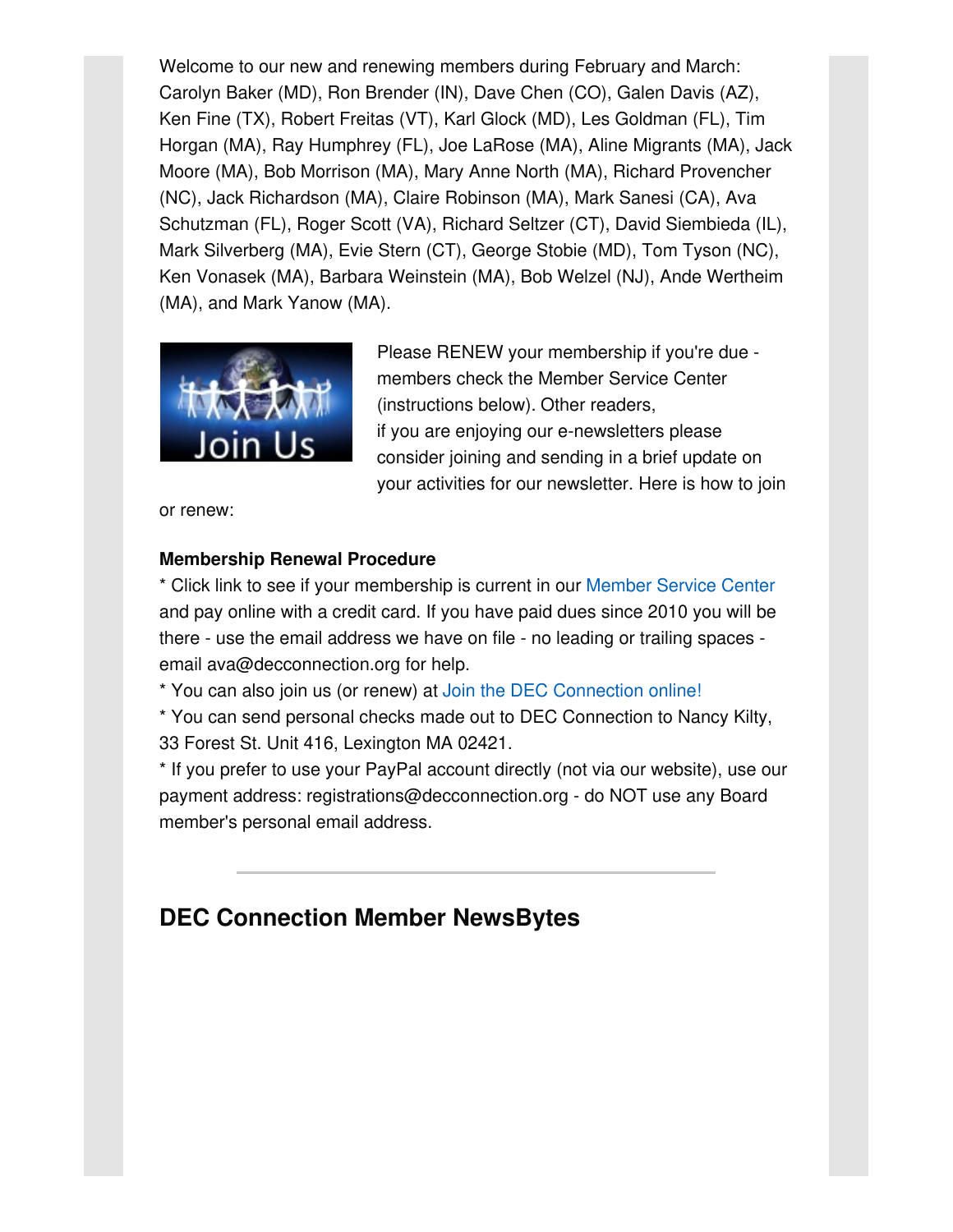**Ray Humphrey** sent in an [interview](http://www.decconnection.org/articles/RayHumphreyarticleMarch2022.pdf) article describing his incredible "other jobs". Ray served as our VP of Corporate Security for 18 years. Click on the above link - you won't believe it! rayhumphrey@earthlink.net

▪ **Carolyn Baker** writes: Hi. I'm celebrating 20 years retirement this year. It's been a great journey! carolynbakersemail@gmail.com

▪ **Ted Sares** writes that he is retiring from one of his careers, that of a boxing writer, at almost age 85. Here is his last [article](http://www.decconnection.org/articles/TedSares-lastboxingarticle.pdf) - one and done! tedsares@roadrunner.com

▪ **Dave Chen** writes: Retired in 2013, moved from Amherst, NH after 40 years to Colorado in 2020 to be near family, enjoying life with family and new friends in our 55+ community. david.h.chen@comcast.net

▪ **New member** Richard Seltzer writes: I was editor of DECWORLD the newspaper and wrote MGMT MEMO. I also wrote the book The AltaVista:Search Revolution. seltzer@seltzerbooks.com See complete set of articles from MGMT MEMO at my website at <https://www.seltzerbooks.com/dec.html#mgmtmemo> See select articles from DECWORLD at <https://seltzerbooks.com/dec.html#snap> See the complete text of the AltaVista book at <https://www.seltzerbooks.com/alta.html> See my novels at Amazon https://www.amazon.com/Richard-Seltzer/e/B000APBTAA?ref =dbs\_p\_pbk\_r00\_abau\_000000

#### **Sad News Department**

Sadly, we were informed of these deaths of former Digital employees since last newsletter. Our condolences go out to friends and families of:

- \* Ronald Bowser, 76, Colorado Springs CO, 17 February 2022
- \* Bill (William L.) Avery, Stow MA, 15 February 2022
- \* Bud (Benjamin J.) Messar, 75, Ashburnham MA, 13 February 2022
- \* Henry J. Crouse, Boston MA, 6 February 2022
- \* Jack Burness, 75, Colorado Springs, 20 January 2022
- \* Jack (John) Duffy, 80, Andover MA, 3 January 2022
- \* Richard L. Pfender, 68, Pittsburgh PA, 6 November 2021

Details are on our [Memorial](http://www.decconnection.org/memorials.htm) Page.

### **Website [Features](http://www.decconnection.org) and Updates**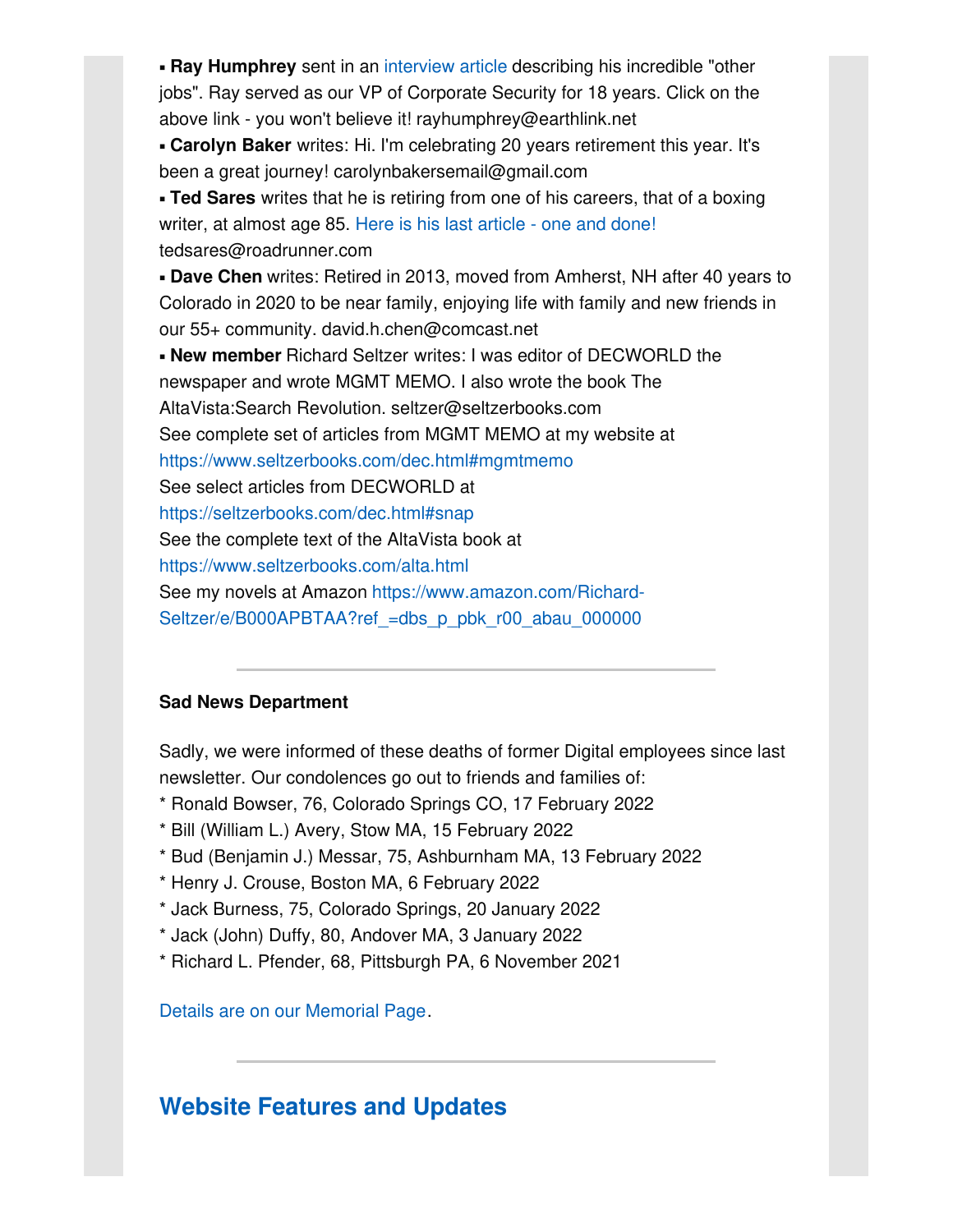▪ We've added a **[Marketing](http://www.decconnection.org/marketingvideos.htm) Videos** page. Thanks to Dave Price and Nancy Kilty for providing the videos from DECworld, DECville and 40th Anniversary. ▪ **Topics of Interest** tab: We've added a button on the left-hand menu that takes you to articles that have appeared in past newsletters. Here are some sample topics: Medicare Seminar & Research - 6/20; AON Exchange Feedback from retirees - 10/18; Harvard Business School's Baker Library (Ken Olsen Collection); and, David Mark's series of 11 articles on Digital - 11/19-3/20 • Where to Donate your Digital [Equipment](http://www.decconnection.org/DECdonations.htm) gear

**.** The PBS video of the documentary about Ken and the history of DEC, **Digital\_Man/Digital\_World**, is available online at

#### Digital [Man/Digital](https://www.pbs.org/video/digital-man-digital-world/) World

It's a wonderful hour-long nostalgia trip. Enjoy! **.** Another URL to watch same documentary on your computer is: <http://video.wfyi.org/video/2282149336/>



▪ Use your MEMBER [SERVICE](http://www.decconnection.org/msclogin.php) CENTER! Use the gold Member Login button if you have paid dues since 2010. There are queries to find members in your area, and forms to submit to update your profile, send your news, DEC stories, and business listings for our public online yellow pages. You can check your dues status and renew your membership online. You can email a small photo for your profile, and send info for articles such as Featured Entrepreneur.

▪ **[DEC Stories]** submitted by our members and readers - We are still collecting your unusual, humorous or just favorite DEC stories. Email them to info@decconnection.org. [Click](http://www.decconnection.org/stories.htm) on this link.

▪ If you need info about your**Digital defined benefit plan/retirement**, start by calling the HP Retirement Services Center at Fidelity: 1- 800-457-4015.

▪ You can contact the Prudential Pension Dept. at 1-877-778-2100 if your pension has been transferred there.

▪ For **Stock plan** info, try Morgan Stanley: 1-210-677-3652 orthis [website](http://www.morganstanley.com/spc/knowledge/getting-started/service/stockplan-connect-has-replaced-benefit-access.html)

©2022 The DEC Connection | The DEC Connection

Web [Version](https://gem.godaddy.com/p/b77ab31?pact=0-0-0-864282bb90492c26bd775b6a23655313fd13d23d) [Preferences](https://gem.godaddy.com/subscription/edit?pact=0-0-0-864282bb90492c26bd775b6a23655313fd13d23d) [Forward](https://gem.godaddy.com/forward/0-0-0-864282bb90492c26bd775b6a23655313fd13d23d) [Unsubscribe](https://gem.godaddy.com/opt_out?pact=0-0-0-864282bb90492c26bd775b6a23655313fd13d23d)